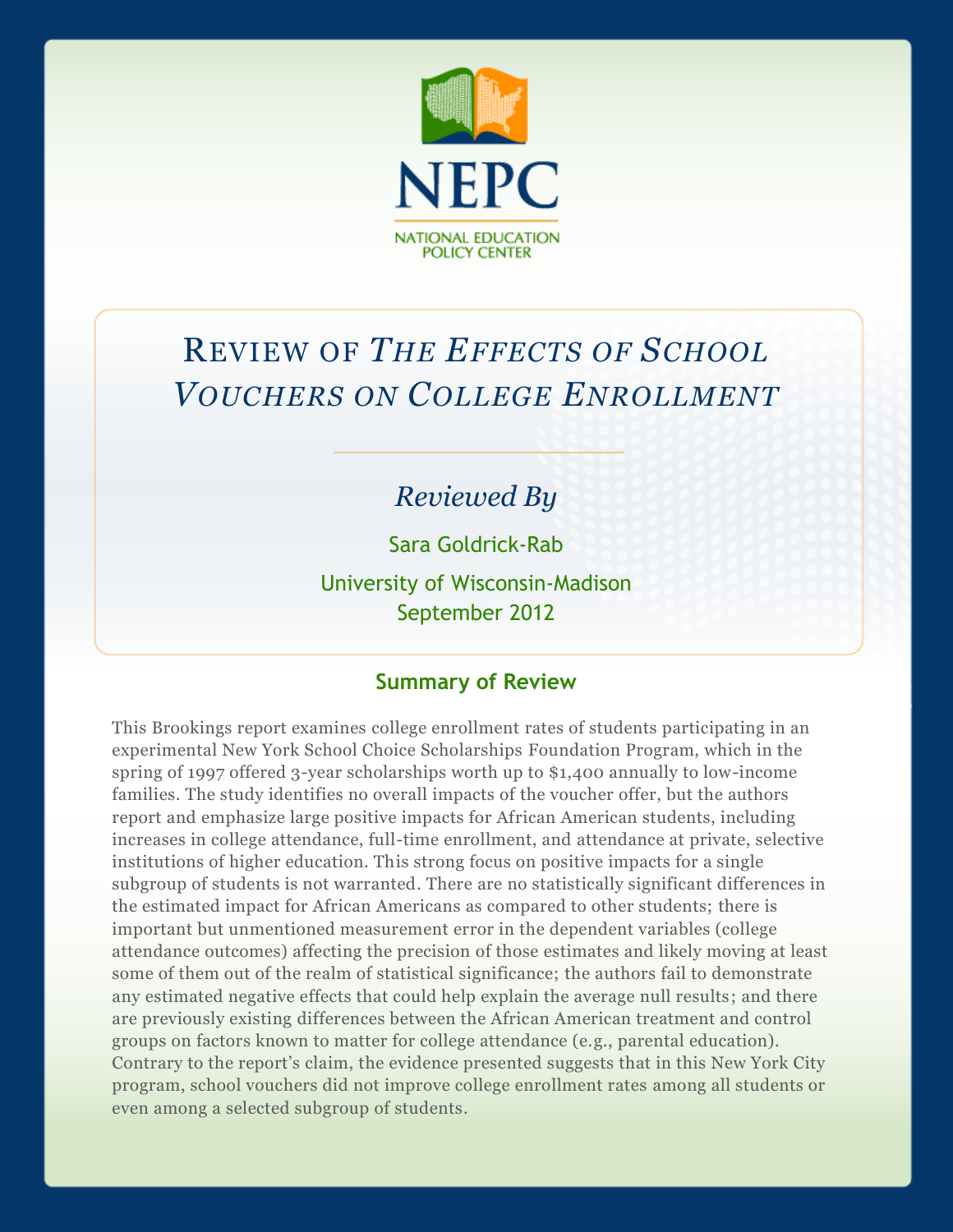**Kevin Welner**

*Project Director*

**William Mathis** *Managing Director*

### **Erik Gunn**

*Managing Editor*

#### **National Education Policy Center**

**School of Education, University of Colorado Boulder, CO 80309-0249 Telephone: (802) 383-0058**

**Email: NEPC@colorado.edu http://nepc.colorado.edu**

**Publishing Director: Alex Molnar**



This is one of a series of Think Twice think tank reviews made possible in part by funding from the Great Lakes Center for Education Research and Practice. It is also available at http://greatlakescenter.org.

*This material is provided free of cost to NEPC's readers, who may make non-commercial use of the material as long as NEPC and its author(s) are credited as the source. For inquiries about commercial use, please contact NEPC at nepc@colorado.edu.*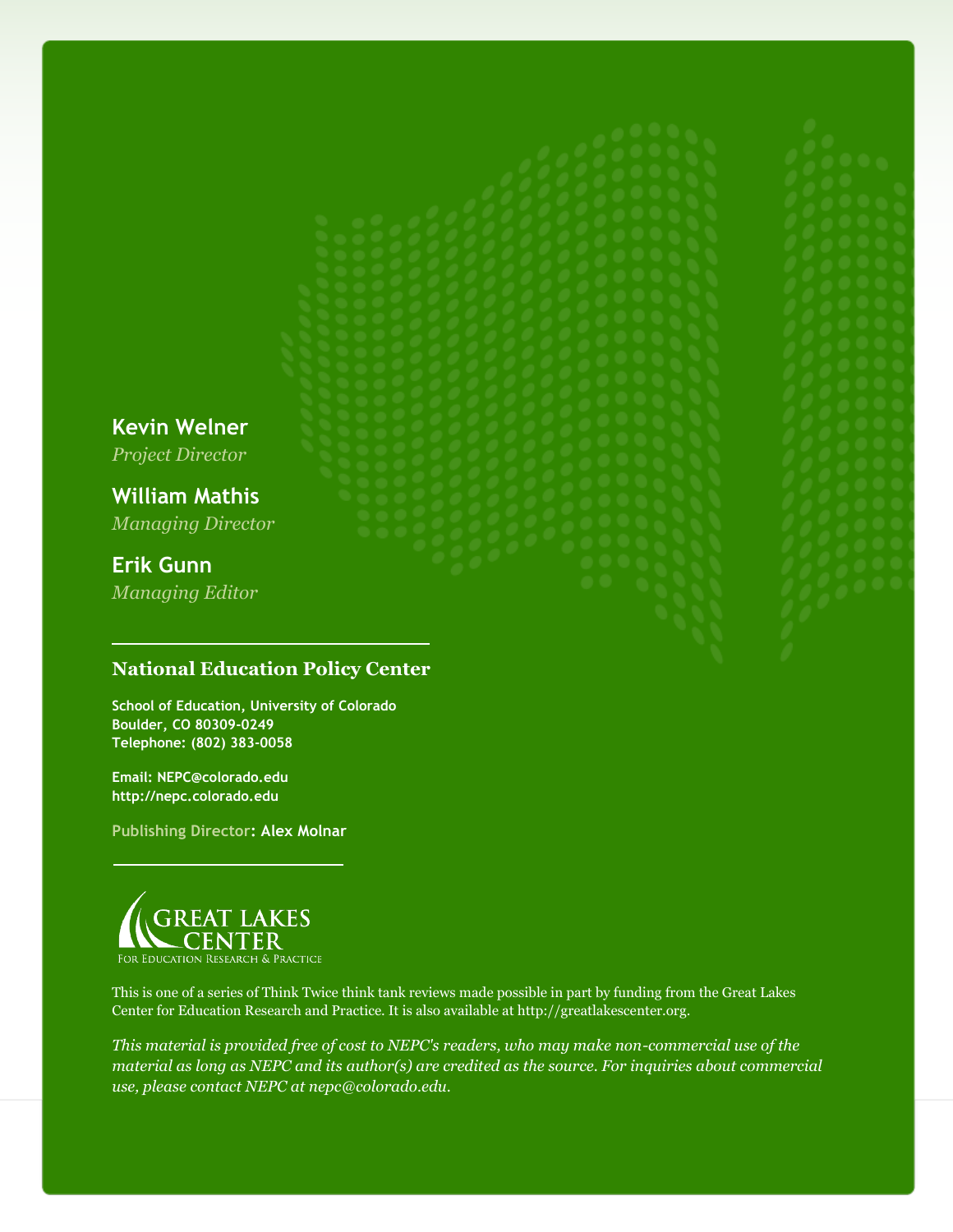## REVIEW OF *THE EFFECTS OF SCHOOL VOUCHERS ON COLLEGE ENROLLMENT: EXPERIMENTAL EVIDENCE FROM NEW YORK CITY*

*Sara Goldrick-Rab, University of Wisconsin-Madison*

#### **I. Introduction**

Confronted with evidence that the United States lags behind its peers in rates of college attainment, educators and policymakers are eager to find ways to boost enrollment in postsecondary education, especially among students from disadvantaged families.<sup>1</sup> Research consistently demonstrates that k-12 schooling plays a critical role in setting students up for success or failure during the transition to college. <sup>2</sup> Matriculation to higher education, especially into selective colleges and universities, is particularly uncommon among children from low-income families enrolled in public urban schools.

But little seems to work when it comes to increasing participation in higher education. In particular, relatively few interventions appear to effectively expand college opportunities for low-income children of color. This new report from the Brookings Institution's Brown Center on Education Policy and Harvard University's Program on Education Policy and Governance, "The Effects of School Vouchers on College Enrollment: Experimental Evidence from New York City," is notable for purporting to identify a strategy that *does* work: providing students with vouchers to attend private schools. Authors Matthew M. Chingos and Paul E. Peterson contend that on average a privately funded New York City voucher program distributing scholarships to students beginning in 1997 exerted no overall improvements in college attendance, but instead boosted rates of college enrollment among African Americans by 24%. 3

#### **II. Findings and Conclusions of the Report**

The report estimates the long-term impacts of the New York School Choice Scholarships Foundation Program on an established array of college indicators: on-time enrollment (within 3 years of high school graduation); full-time enrollment (which reduces time-todegree); and location of enrollment (2-year/4-year sector, public/private control, and selectivity of the institution attended).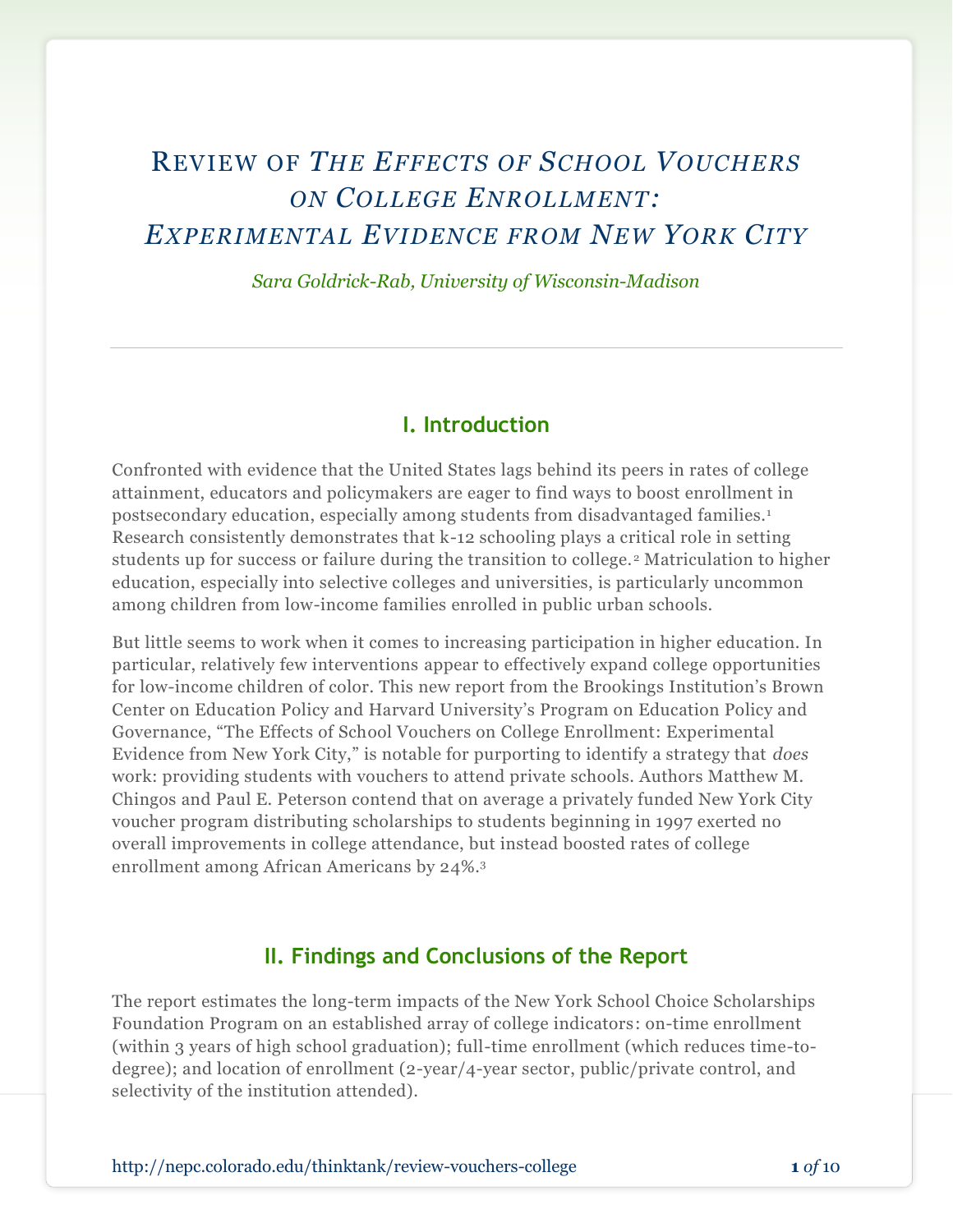While the authors identify no average impacts of either the offer or use of the vouchers, they emphasize one finding: an estimated positive impact of vouchers for the African American students, who comprised 42% of the total sample of 2,642 students. They describe the magnitude of the impact as large and substantively important, noting that among African American students who received the voucher, college enrollment rates were 8.7 percentage points higher when compared to the 36% college enrollment rate of the African American control group not offered the grant. Some of this increase occurred via a statistically significant boost in rates of attendance at selective colleges and universities.

The report concludes that the voucher had positive impacts for African Americans but not for Hispanics because of unobserved advantages held by the latter group, which led them to have higher college attendance rates irrespective of the vouchers (p. 17). Among the observed advantages, Hispanic parents rated the quality of their children's schools as of great importance, while African American parents rated the impact of the voucher itself as more important. The authors also suggest that the effects of the voucher might differ because families used them differently—with Hispanics more apt to choose a religious school, while African Americans optimized their "secular educational objectives" (p. 18). Regardless of the reason, the reader is told that the effects of vouchers on college attendance are "unusually large" and that the voucher "has a much larger impact than does exposure to an effective teacher" (p. 20). In the popular press, the authors have contended that the clear implication and necessary next step is for President Obama to promote college attainment among African American students by opening "private-school doors for low-income students."<sup>4</sup>

#### **III. The Report's Rationale for Its Findings and Conclusions**

The findings are based on estimates from a randomized trial of a New York City program that distributed vouchers up to \$1,400 to students from low-income families beginning in spring 1997. The experiment and its results have been discussed in many other volumes and articles, and they have been subject to critical debate.<sup>5</sup> The new results come from a longitudinal follow-up in which student records were traced using the National Student Clearinghouse, providing an opportunity to assess impacts on college enrollment between 1997 and 2011. The authors estimated impacts of the voucher (both offer and receipt, which had similar impacts) on average, and for two selected racial/ethnic subgroups: African Americans and Hispanics.

#### **IV. The Report's Use of Research Literature**

The report leverages prior research literature to make three points: (1) some interventions have few short-term impacts, but instead have longer-lasting results only revealed by follow-up studies; (2) there is reason to think that longer-term effects might emerge for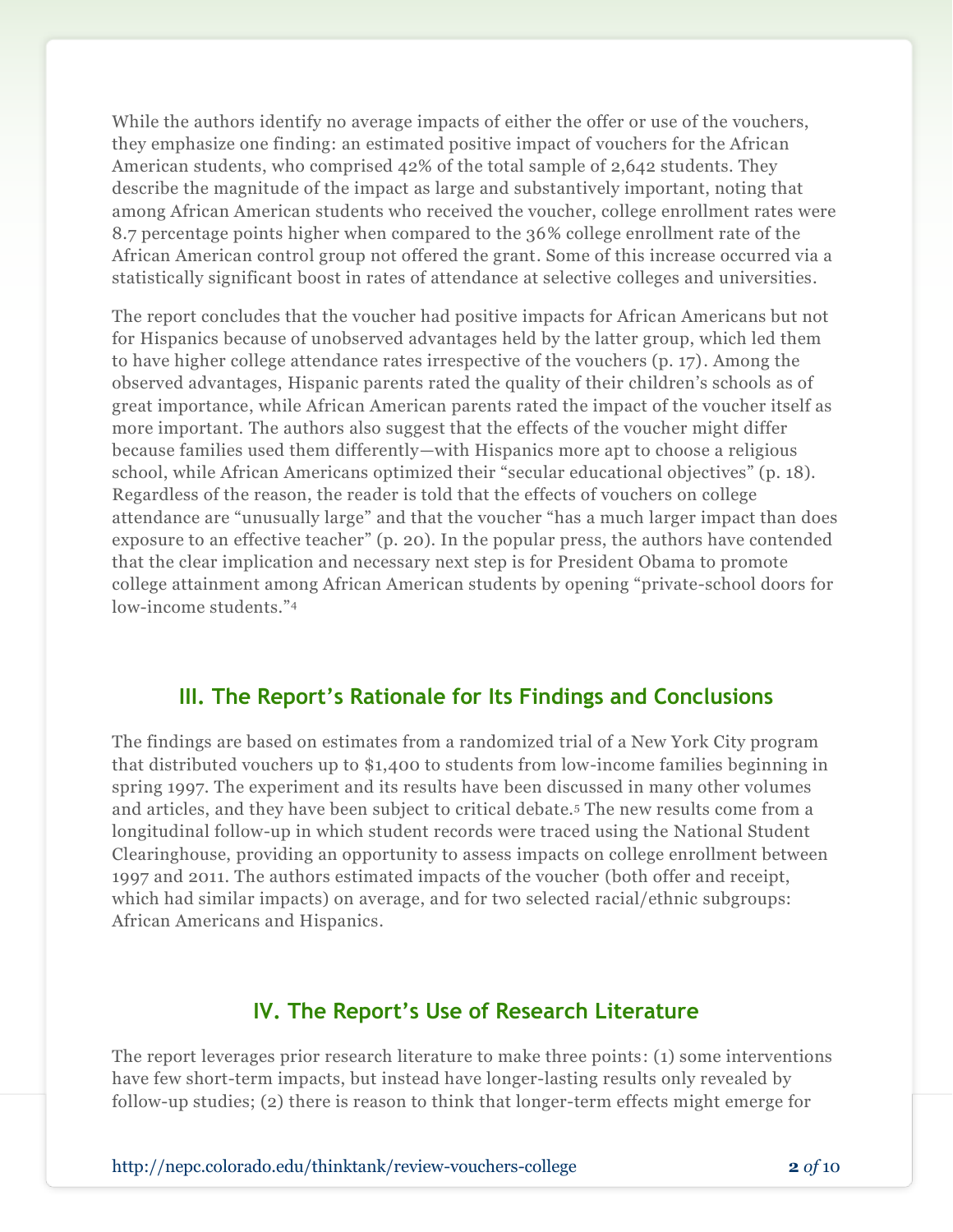interventions affecting school quality (like vouchers); and (3) prior evidence suggests heterogeneous impacts from school vouchers. There is little reason to question the first two points. Regarding the third, the report downplays the controversy surrounding that prior evidence. Pointing to only those studies that support the authors' claims of the validity of those effects,<sup>6</sup> and failing to make any mention of the studies questioning those estimations,<sup>7</sup> the report leaves a less-informed reader without important knowledge of that debate. For example, discussion of a key issue—how students are classified by their race/ethnicity for analysis—is relegated to the sixteenth footnote, and while the authors mention a critique of their approach, they provide just one single counter-argument and offer no additional testing to support that argument.

#### **V. Review of the Report's Methods**

It is clear that the report's authors endeavored to respond to past critiques about methodology in studies of this New York City program. For example, they included all students in the analysis (rather than only those with baseline test score data),<sup>8</sup> and used a data source for measuring outcomes that does not have much missing data (but still has measurement error; see below). They also limited the assessment of impacts to a set of specific outcomes, minimizing the chances that they would find a significant result simply by chance alone.

Moreover, there is certainly much to appreciate in the authors' consideration of the potential for heterogeneous effects. The research community is interested in the possibility that treatments work differently for different groups of students, and this has led to studies that investigate heterogeneity rigorously and appropriately, so as to minimize the risk of false positives. For example, careful analyses of the Tennessee STAR dataset have suggested that smaller class sizes in early years yield relatively greater benefits for children who are disadvantaged.<sup>9</sup> In exploring the possibility of heterogeneous effects, the best studies avoid the use of *ad hoc* subgroup analyses. Instead, they ground modeling strategies in strong theories and identify treatment effect heterogeneity in a statistically principled manner. Such work also conveys that subgroup analyses are exploratory approaches to building theory and future hypotheses for more rigorous testing—not necessarily confirmatory evaluations on which public policy should be based. <sup>10</sup>

While the report's estimation of average treatment impacts appears convincing, effect heterogeneity is not well established in the analysis. In part, this is because the modeling strategies are not grounded in strong theories. But the more important problem lies in the authors' failure to rule out the possibility that there are no differences between the African American and Hispanic subgroups.

When testing for heterogeneous impacts, researchers should seek to rule out the possibility that there are *no subgroup differences.* Typically researchers test this hypothesis by estimating a subgroup-by-treatment interaction term and displaying impacts for each subgroup along with an indication of whether those impacts differ from one another.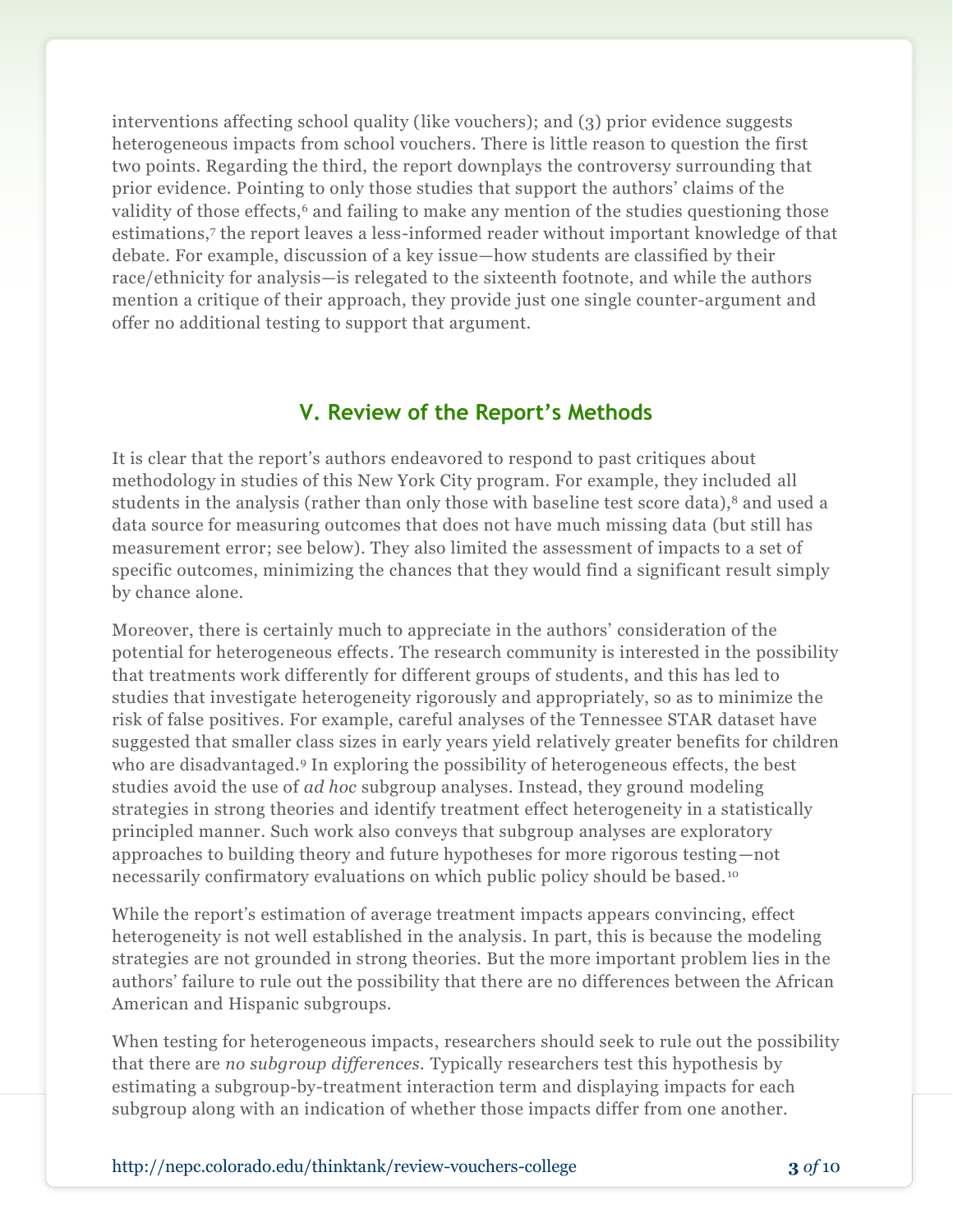"Findings for a specific subgroup should not be highlighted unless they differ statistically significantly from those for other sample members. If subgroup differences are not statistically significant, findings for the full study sample usually should be emphasized instead of those for the subgroup."<sup>11</sup> That has not been the practice with regard to analyses of this New York City intervention; in 2000, Mathematica Policy Research issued a similar warning: "Because gains are so concentrated in this single group, one needs to be very cautious."<sup>12</sup>

But in this report there is *no consistent indication of whether the estimated impacts for African Americans and Hispanics are statistically different from one another.* Twice in the text, the authors state that they are not statistically different from one another. But when displaying impact estimates in Tables 3, 4, and 5, the report shows results for the full sample, and then selectively displays only the African American and Hispanic subsamples without anything in the table showing whether their results are truly different. A useful modification would have been to include, at the bottom of the panel for each subgroup, an F-statistic and p-value for testing the 'null hypothesis' that the subgroup means are equal. Were this provided, the reader would observe that the authors *cannot* reject the equality of the treatment effects by race/ethnicity. This is a crucial point: despite appearances—one column (African Americans) has "stars," which normally indicate statistical significance, and the other (Hispanics) does not—they are not different from one another.<sup>13</sup>

In addition, there is measurement error in the dependent variables that likely affects the subgroup analyses but is not mentioned in the report. It is clear that the authors worked hard to attend to the intricacies of the National Student Clearinghouse (NSC) data.<sup>14</sup> But their claims of the quality of the NSC data are overstated. First, they failed to note that while the NSC records college enrollment at 96% of the nation's colleges and universities, the coverage rate varies—it is strongest at publics, and weaker at private colleges and forprofit colleges.<sup>15</sup> Second, the NSC's capacity to accurately determine college enrollment for a student depends on the reliability of the fuzzy matching algorithm it employs. The report claims "of the 2,666 students in the original study, the information needed to match the data was available for 2,642, or 99.1% of the original sample" (p.iii), emphasizing the availability of students' social security numbers provided in the file to NSC for the matching process. But the NSC *did not use* SSNs to make the match—the matches were made based solely on name and date of birth, a process that may be more fallible for students with more complexity to their names, for students with very common names, for student groups more likely to have missing data (e.g., racial/ethnic minority students), or both. <sup>16</sup> Thus, the report oversells the degree to which using the NSC solves the attrition problem confronted in prior studies of the program. The measurement error in the dependent variable, even if it is not correlated with treatment, affects the size of the standard errors. Taking for example the key findings about positive impacts on attendance at private and selective institutions for African Americans (Table 6), if we inflate the standard errors even slightly, the estimates will be rendered statistically non-significant. Once again, this implies there is likely no story in the subgroups.

Furthermore, readers are told nothing about the impact estimates for the students who are not in either of those groups. In the popular press, the authors contend that this sample of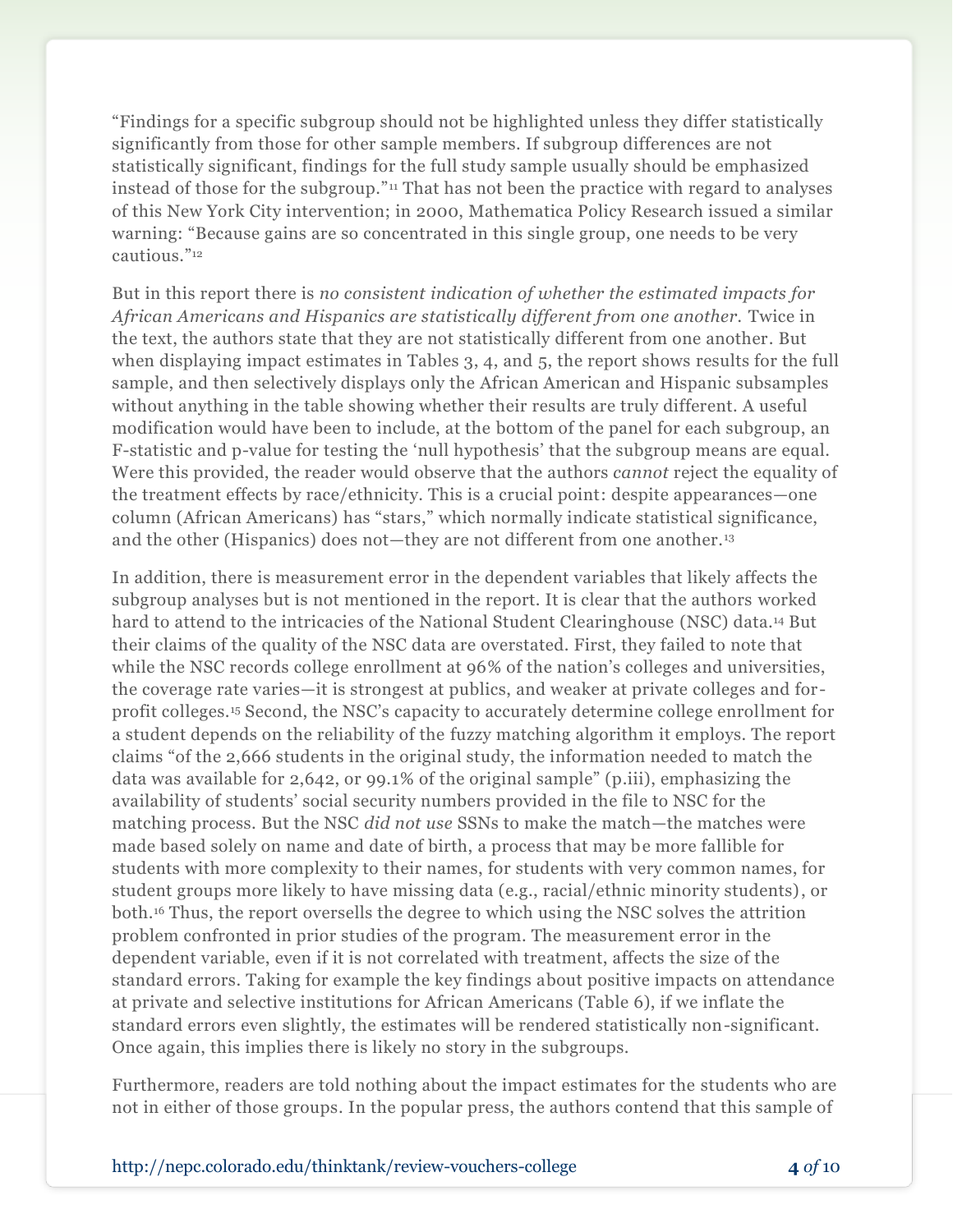students was too small for analysis.<sup>17</sup> But providing information about the estimated impact on these students would inform readers. Might it have been negative? Given a null average treatment effect and a positive impact for 42% of the students, only a substantial negative for that 12% of the sample excluded from the presented analyses would make sense. But no such difference is reported.

The exclusion of results for students who are neither African American nor Hispanic is also odd given that the approach diverges from Professor Peterson's earlier work, in which subgroup estimates are shown for African Americans versus all other students.<sup>18</sup> In this report the reader is simply told that the reported "105" white and Asian students appear are *not equivalent* on observable characteristics at baseline and are therefore omitted from the sample (p. 10). The "105" is in quotation marks since this is the number in the text.

### *The most precise estimate in this report does not provide evidence that the vouchers were effective in advancing the participation of students in higher education.*

Simple subtraction using the numbers presented in the tables suggests there were actually 323 missing students (subtract all African American and Hispanic students from the total number of students). The reason for the discrepancy may relate to problems of racial classification, but this is not made clear. In a prior study of the same program by Peterson and his colleagues, a re-analysis found that estimated positive impacts for African Americans were rendered null when children with an African American non-Hispanic *father* were classified as African Americans along with those born to an African American mother.<sup>19</sup> Might that be the case in this study as well?

The report also downplays another challenge to the validity of the results for African Americans—the baseline differences in levels of parental education for that subgroup. On page 10, readers are assured that the treatment and control groups are similar on average, and that statistical testing indicates no problems for the two subgroups shown (African Americans and Hispanics). But in this analysis there is non-equivalence of parental education. Since parental education has well-established explanatory power for the dependent variable—college enrollment—this difference is critical. The treatment group of African Americans has a higher rate of parental bachelor's degree completion than the control group. That we cannot statistically reject selection on this crucial observable characteristic certainly raises reasonable concerns that selection on unobservable variables is also operating.<sup>20</sup> A stronger analysis would have done more to estimate the degree to which omitted variables bias affects the estimates of these subgroup impacts.<sup>21</sup> That is, readers cannot know whether any positive college enrollment differences for African Americans are due to vouchers or due to pre-existing differences among students—such as whether their parents completed a bachelor's degree.

Finally, in reasoning *why* African Americans might have benefited from vouchers while Hispanics did not, the authors suggest that unobservable characteristics are to blame, but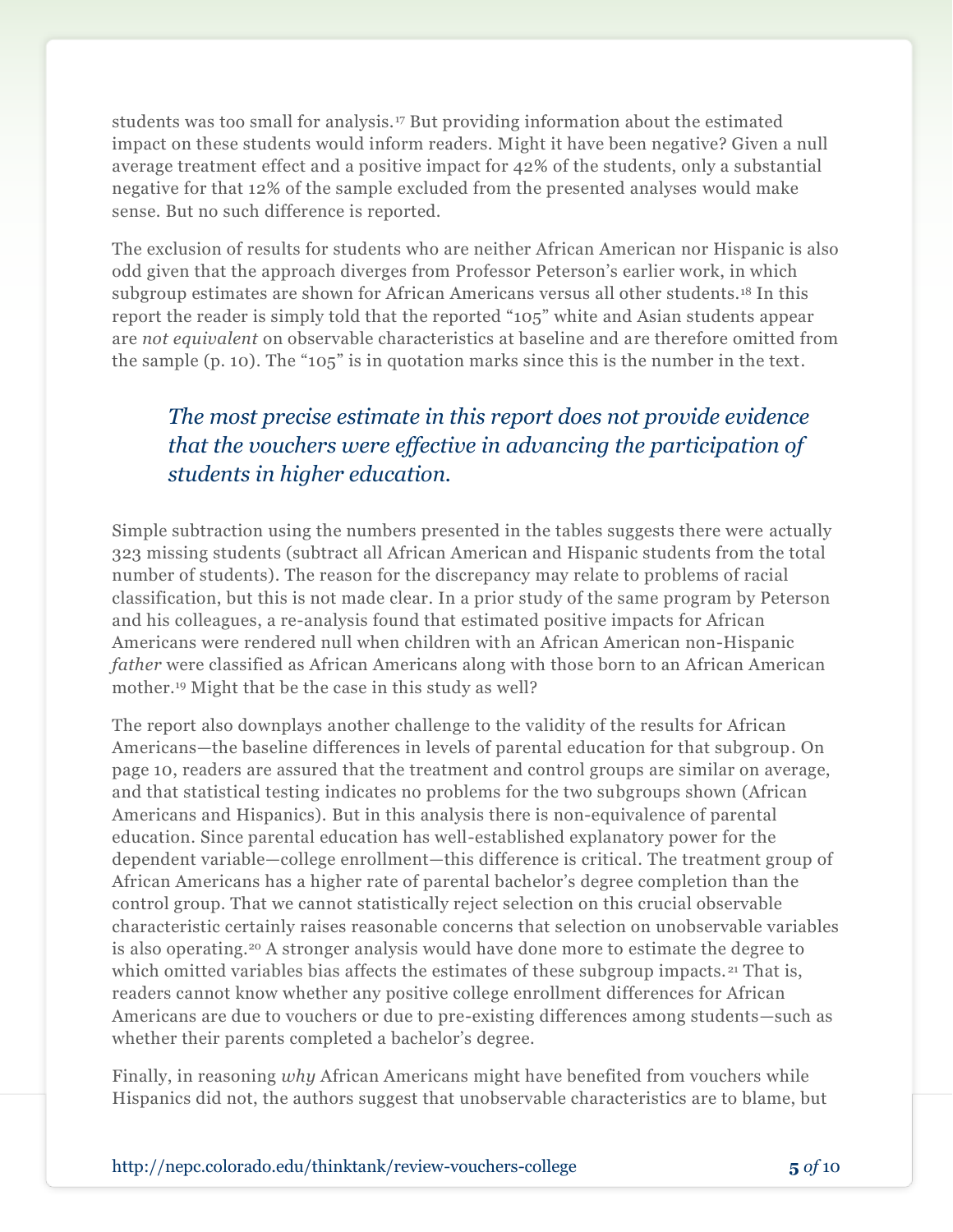they are vague about which types of important factors are unobserved. They do emphasize differences in two observable variables (perceived school quality and perceived voucher impact) but these are two of many possible measures. They also posit a potential mechanism—racial differences in the types of schools that students with vouchers chose to attend (religious versus other)—but make no effort to examine that causal claim. For example, is there any evidence that the voucher increased college enrollment only for students who chose non-religious private schools? The authors do little more than nod at potential mechanisms, but explanations of this sort are arguably critical when an analysis ends up focusing on heterogeneity—on treatment effects for some students but not for others. This is unfortunate since the failure to explore alternate hypotheses that are falsifiable can lead to confirmatory bias. When estimated findings are particularly important or surprising, it is especially critical to consider such alternative explanations. In this report, only the case for the veracity of the subgroup differences is laid out—despite the fact, as noted above, that the subgroup differences are not statistically significant.

#### **VI. Review of the Validity of the Findings and Conclusions**

Contrary to how it was presented, the main finding of this new report *should* be that, using a rigorous experimental design in which vouchers were randomly assigned to students, the estimated college enrollment rates of students with and without vouchers *were not different* from one another. In other words, the most precise estimate in this report does not provide evidence that the vouchers were effective in advancing the participation of students in higher education.

Moreover, and again contrary to how it was presented, there is no story in the subgroups. The estimated effects for the two racial/ethnic subgroups are not statistically significantly different from each other, and those estimates are subject to important measurement error that was not mentioned in the report. Hence, there is not strong evidence that the statistically significant result for African Americans that is set forth in the report is truly statistically significant or different from the non-statistically significant result for Hispanics. It is the full sample finding, showing no effects of vouchers, which deserves the most attention and merits policy scrutiny.

Despite this, the main finding of null average treatment effects receives just one paragraph of text (on page 12) and instead the subgroup results are emphasized throughout the report. The authors devote five full pages to convincing the reader that there were positive impacts of vouchers for African Americans, and they present this as the *only* finding worthy of elaboration. Potential explanations for the null result are never explored, and whenever the null findings are reported, the impacts for the African American subgroup are jointly reported either in the same sentence or immediately following it (for example, see pp. ii, iii, and 5). In light of the overall null impact of vouchers, this would suggest the presence of a substantial negative effect for students who are non-Hispanic white or Asian—which is a result never mentioned in the report.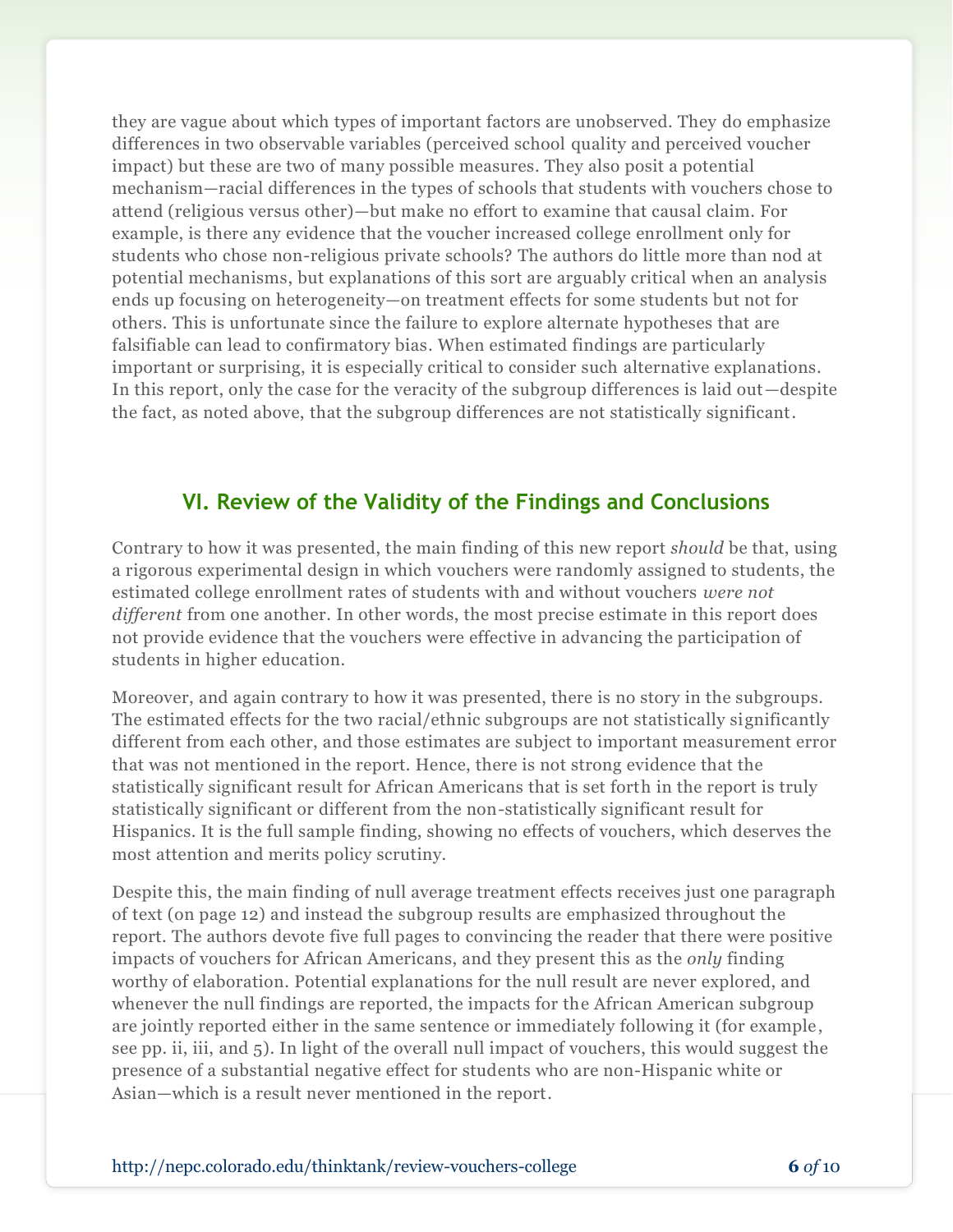#### **VII. Usefulness of the Report for Guidance of Policy and Practice**

Policymakers and practitioners interested in the effectiveness of school voucher programs should indeed attend to the results of this study, which—contrary to the interpretation of the authors—convincingly demonstrates that in New York City a private voucher program failed to increase the college enrollment rates of students from low-income families.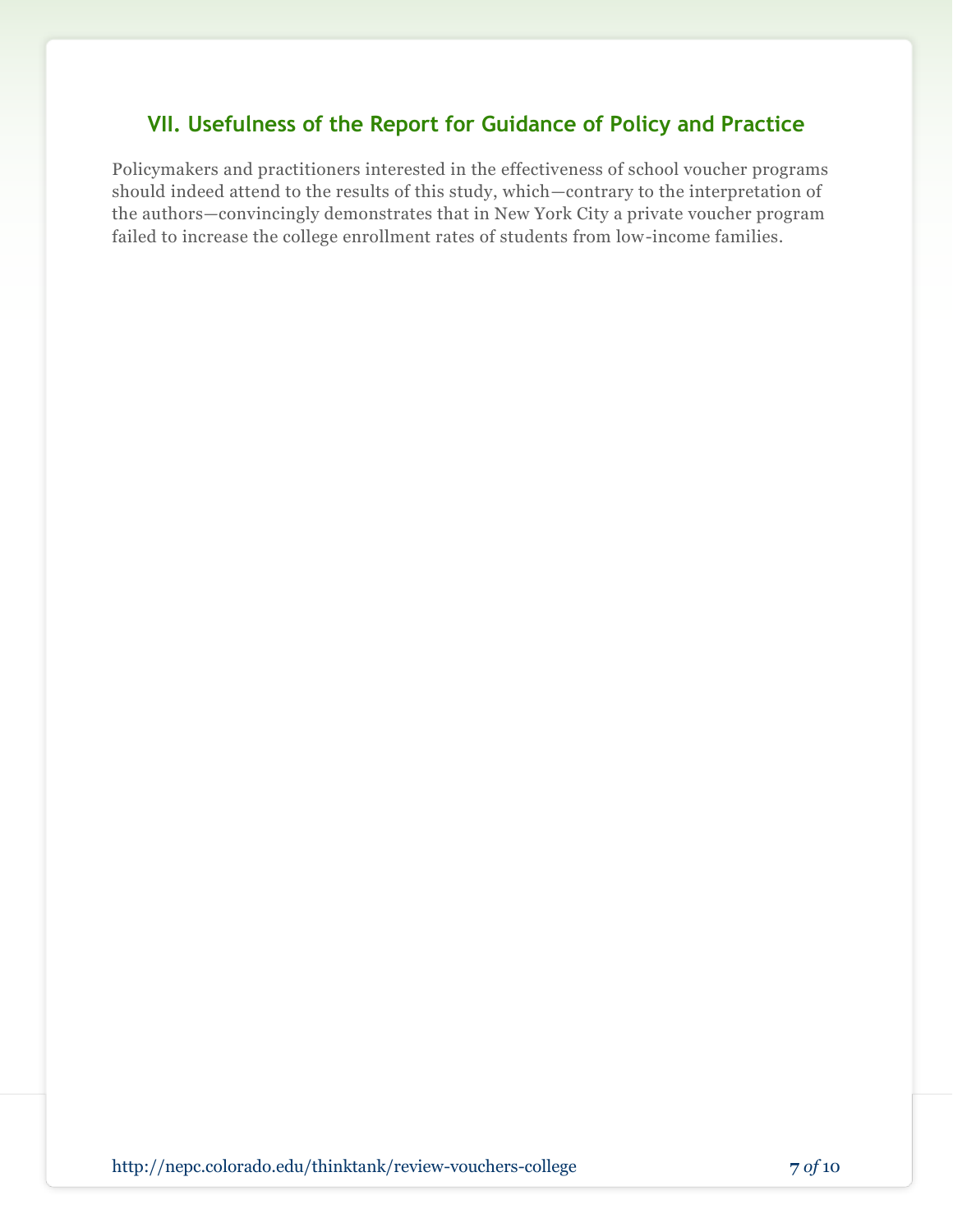#### **Notes and References**

1 See http://www.ed.gov/college-completion .

Russell, A. (2011). *A Guide to Major College Completion Agendas*. Washington, DC: American Association of State Colleges and Universities. Retrieved September 7, 2012, from http://www.aascu.org/policy/publications/policymatters/2011/collegecompletion.pdf.

Goldrick-Rab, S. (2010). Challenges and opportunities for improving community college student outcomes. *Review of Educational Research, 80*(3), 437-469.

2 Adelman, C. (2006). *The Toolbox Revisited: Paths to Degree Completion From High School Through College.* Washington, DC: U.S. Department of Education. Retrieved September 7, 2012, from http://www.ed.gov/rschstat/research/pubs/toolboxrevisit/index.html.

Roderick, M. et al. (2008). *From High School to the Future: Potholes on the Road to College*. Chicago: Consortium for Chicago School Research. Retrieved September 7, 2012, from http://ccsr.uchicago.edu/downloads/1835ccsr\_potholes\_summary.pdf.

3 Chingos, M. M. & Peterson, Paul E. (2012). *The Effects of School Vouchers on College Enrollment: Experimental Evidence from New York City.* Washington, DC: The Brookings Institution. Retrieved September 7, 2012, from http://www.brookings.edu/research/papers/2012/08/23-school-vouchers-harvard-chingos.

4 Chingos, M.M. and Peterson, P. E. (2012, August 23). A generation of school-voucher success. *Wall Street Journal.* Retrieved September 7, 2012, from http://online.wsj.com/article/SB10000872396390444184704577585582150808386.html (subscription required).

5 Howell, W.G. & Peterson, P.E. (2006). *The Education Gap.* Washington, DC: The Brookings Institution.

6 Howell, W.G. & Peterson, P.E. (2004). Uses of theory in randomized field trials: lessons from school voucher research on disaggregation, missing data, and the generalization of findings. *American Behavioral Scientist, 47* (5), 634-657.

Mayer, D.P., Peterson, P.E., Myers, D.E., Tuttle, C.C., & Howell, W.G. (2002). *School Choice in New York City after Three Years: An Evaluation of the School Choice Scholarships Program: Final Report*, MPR, 8404-045. Princeton and Cambridge: Mathematica Policy Research and the Program on Education Policy and Governance at Harvard University.

7 Krueger, A. & Zhu, P. (2004). Another look at the New York City school voucher experiment. *American Behavioral Scientist*, *47* (5), 658-698.

8 The rationale is that there is no need to control for baseline scores when using randomized ass ignment to a control group. See:

Krueger, A. & Zhu, P. (2004). Another look at the New York City school voucher experiment. *American Behavioral Scientist*, *47* (5), 658-698.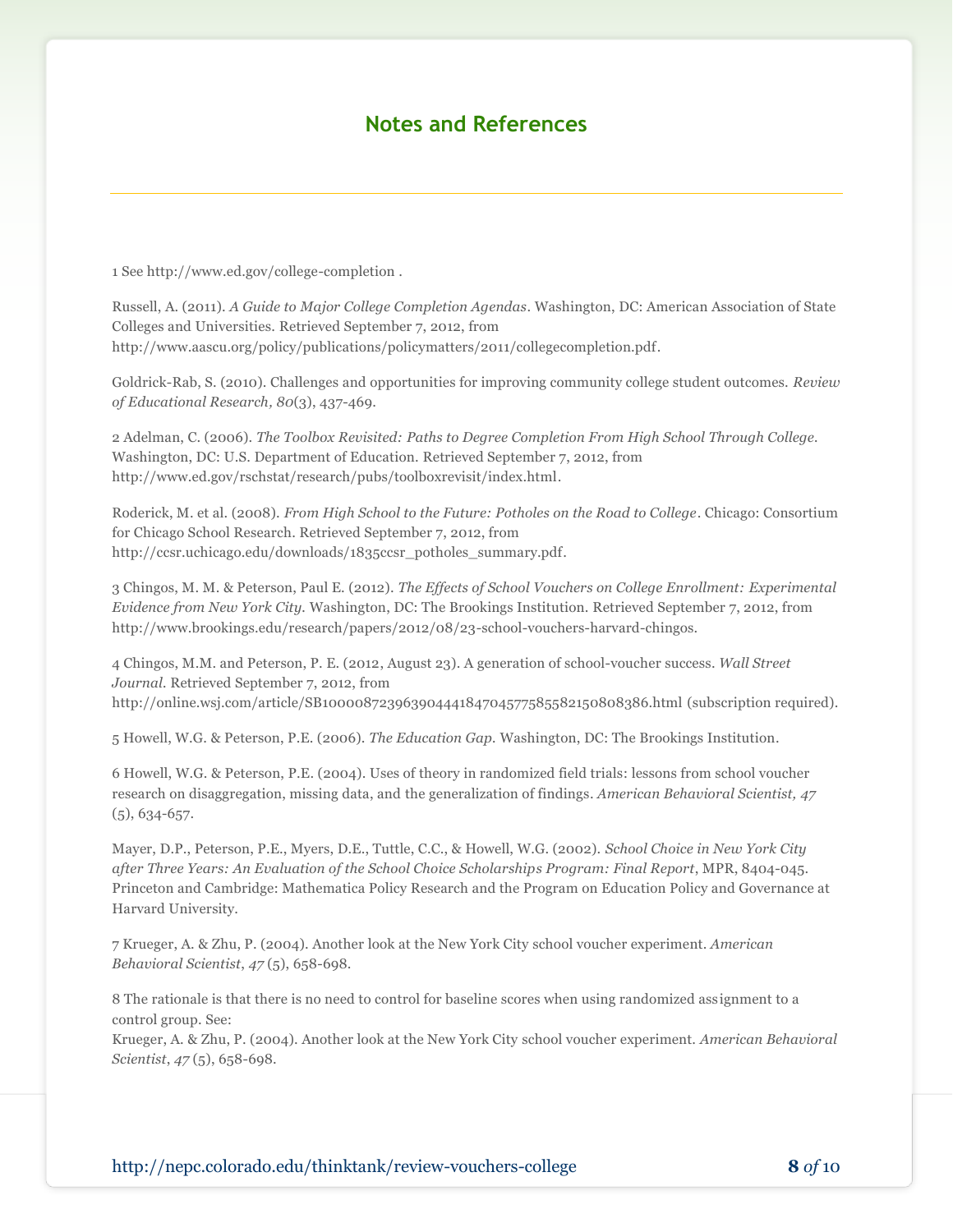9 Krueger, A.B. & Whitmore, D.M. (2001). *Would Smaller Classes Help Close the Black-White Achievement Gap?* Princeton, NJ: Princeton University.

10 Peterson has argued that analysis of subgroups is an important way in which theory should be used to guide empirical research (cf. Howell & Peterson 2004). I concur with this and have argued as much in my own work; for example, see Harris, D.N. & Goldrick-Rab, S. (2012). But as Peterson notes, "When selecting among comparisons, however, the analyst ultimately needs theory, because rampant empiricism cannot distinguish idiosyncratic from genuine findings" (Howell and Peterson, 2004, p. 642). More than theory is necessary, according to methodologists like Bloom and Michaelopoulos (2011), who note that post-hoc subgroup analyses should be described as exploratory and suggestive, rather than confirmatory, and should be subjected to all of the useful rigorous statistical tests. See:

Howell, W.G. & Peterson, P.E. (2004). Uses of theory in randomized field trials: lessons from school voucher research on disaggregation, missing data, and the generalization of findings. *American Behavioral Scientist, 47* (5), 634-657;

Harris, D.N. & Goldrick-Rab, S. (2012) Improving the productivity of education experiments: Lessons from a randomized study of need-based financial aid. *Educational Finance and Policy*, 7(2), 143-169;

Bloom, H. & Michaelopoulos, C. (2011, January) When is the story in the subgroups? : Strategies for interpreting and reporting intervention effects for subgroups. *Prevention Science* (online). http://dx.doi.org/10.1007/s11121-010-0198-x (subscription or payment required). A draft is archived at http://www.mdrc.org/publications/551/full.pdf.

11 Bloom, H. & Michaelopoulos, C. (2011, January) When is the story in the subgroups? : Strategies for interpreting and reporting intervention effects for subgroups. *Prevention Science*. Retrieved September 7, 2012, from http://www.mdrc.org/publications/551/full.pdf, 5.

12 Mathematica Policy Research, Inc. (2000). Voucher claims of success are premature in New York City (press release). Princeton, NJ: Author. (No longer available online.)

13 The same approach is employed in Mayer et al (2002). On p. 35 in that report, authors note that sample sizes for subgroups are small, do not test for significant differences for them, and yet repeatedly emphasize the effects for African Americans.

Mayer, D.P., Peterson, P.E., Myers, D.E., Tuttle, C.C., & Howell, W.G. (2002). *School Choice in New York City after Three Years: An Evaluation of the School Choice Scholarships Program: Final Report*, MPR, 8404-045. Princeton and Cambridge: Mathematica Policy Research and the Program on Education Policy and Governance at Harvard University.

14 Goldrick-Rab, S. & Harris, D. (2010). Observations on the use of NSC data for research purposes (White paper). Chicago: The Spencer Foundation (http://www.spencer.org). Retrieved September 7, 2012, from http://www.finaidstudy.org/documents/NSC%20Dear%20colleagues%20letter.pdf.

15 Dynarski, S. (2012, September 5). Personal communication with the author regarding Dynarski's forthcoming paper.

16 After a reminder that NSC does not utilize SSNs for matching for research studies, author Chingos doublechecked his assumption and informed me that SSN was not used.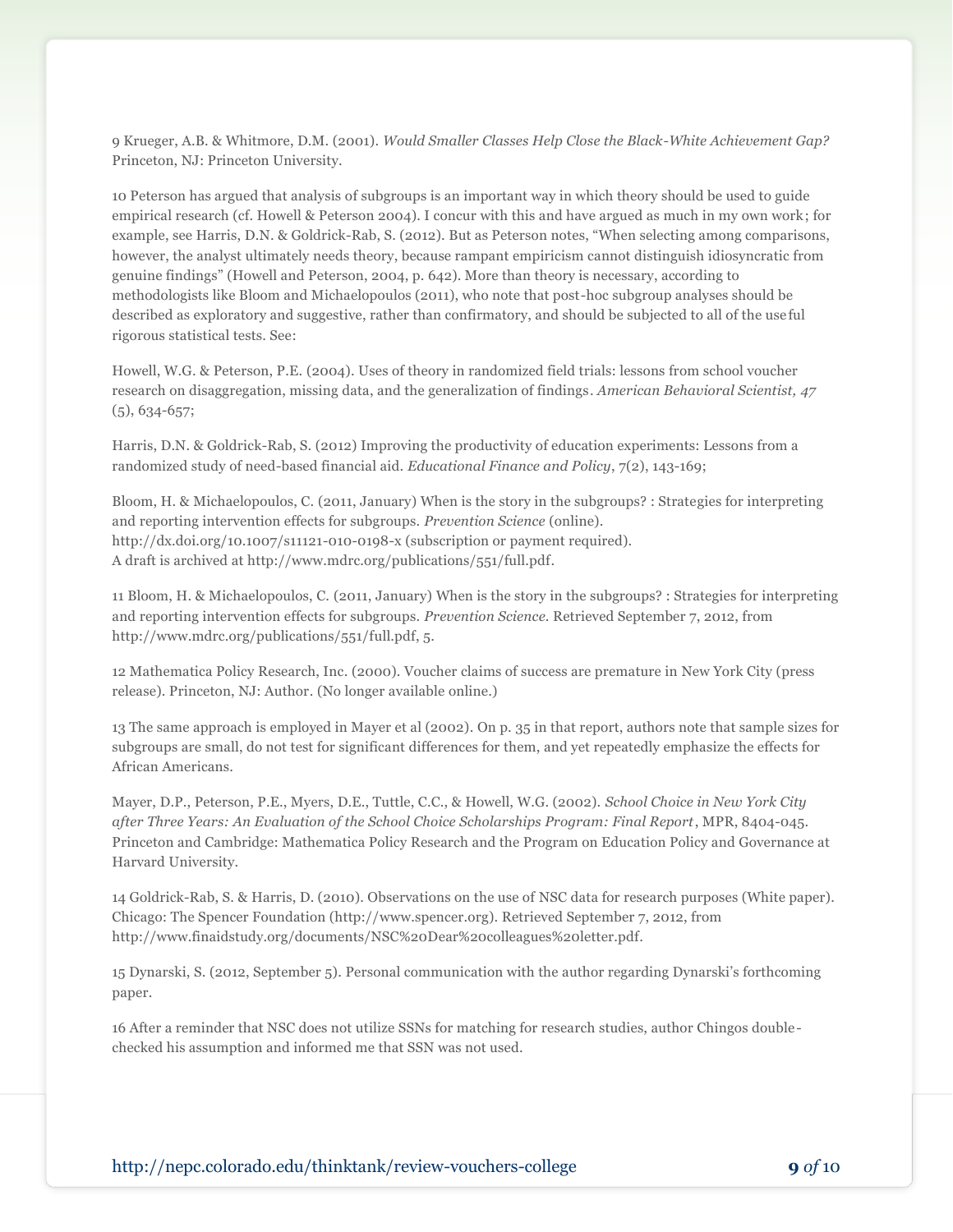17 Chingos, M.M. and Peterson, P. E. (2012, August 23). A generation of school-voucher success. *Wall Street Journal.* Retrieved September 7, 2012, from http://online.wsj.com/article/SB10000872396390444184704577585582150808386.html (subscription required).

18 Howell, W.G. & Peterson, P.E. (2004). Uses of theory in randomized field trials: lessons from school voucher research on disaggregation, missing data, and the generalization of findings. *American Behavioral Scientist, 47* (5), 634-657.

19 Krueger, A. & Zhu, P. (2004). Another look at the New York City school voucher experiment. *American Behavioral Scientist*, *47* (5), 658-698.

20 While other imbalanced observables point in the opposite direction, possibly anticipating a negative impact, those observables bear a weaker relationship to the outcome of interest.

21 For example, see:

Altonji, J., Elder, T., & Taber, C. (2005). Selection on observed and unobserved variables: Assessing the effectiveness of Catholic schools. *Journal of Political Economy, 113*(1), 151-184.